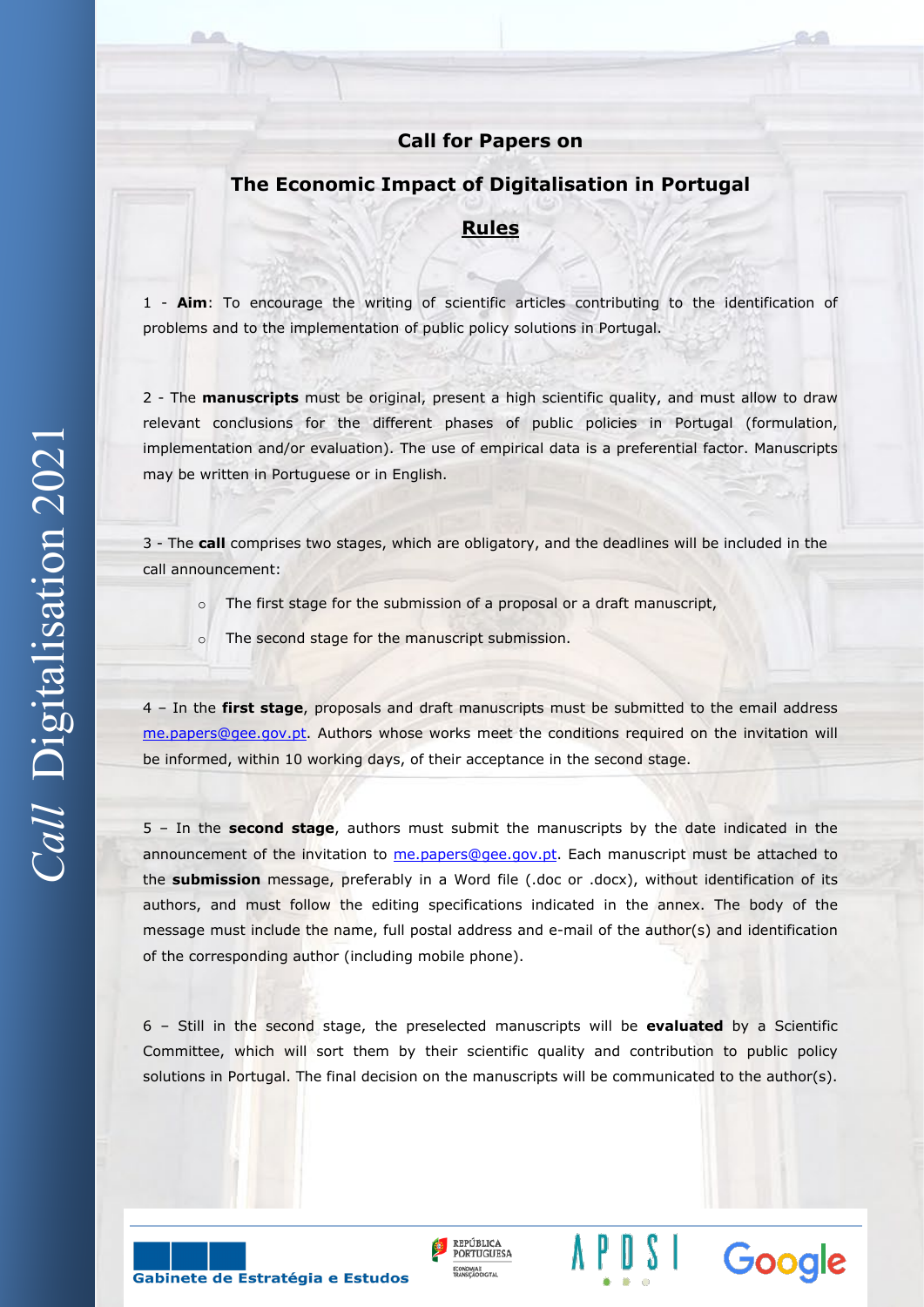7 – The author(s) must make available all the **information related to the manuscripts**  requested by the Scientific Committee and must justify in detail the non-delivery in case of legal impediment.

8 – **Prize:** The authors of the best manuscripts selected by the Scientific Committee, in a minimum of 3 and a maximum of 5 (number that will be defined by the Scientific Committee according to the quality of the articles received), will receive an amount varying between of 3,000 euros and 5,000 euros per article, in a total value of 15,000 euros (sum of all prizes), subject to the participation on a conference to be organized by Google and the Office for Strategy and Studies of the Governmental Area of Economy and Digital Transition, on a date to be determined. The Scientific Committee may decide not to award prizes if the articles do not disclose the minimum quality required. There is no appeal to these decisions.

9 – The winning manuscripts, in the version submitted to the Call, will be published as working documents in the **GEE series of working papers** and may afterwards be published in scientific journals.

10 – Without prejudice to what was mentioned in the previous point, any article submitted to the Call for Papers may be published as working documents in the **GEE series of working papers**, at the option of this entity, and may afterwards be published in scientific journals.

REPÚBLICA

**PORTUGUESA** 

Google

11 - The organizing entities may decide to cancel the invitation at any time.

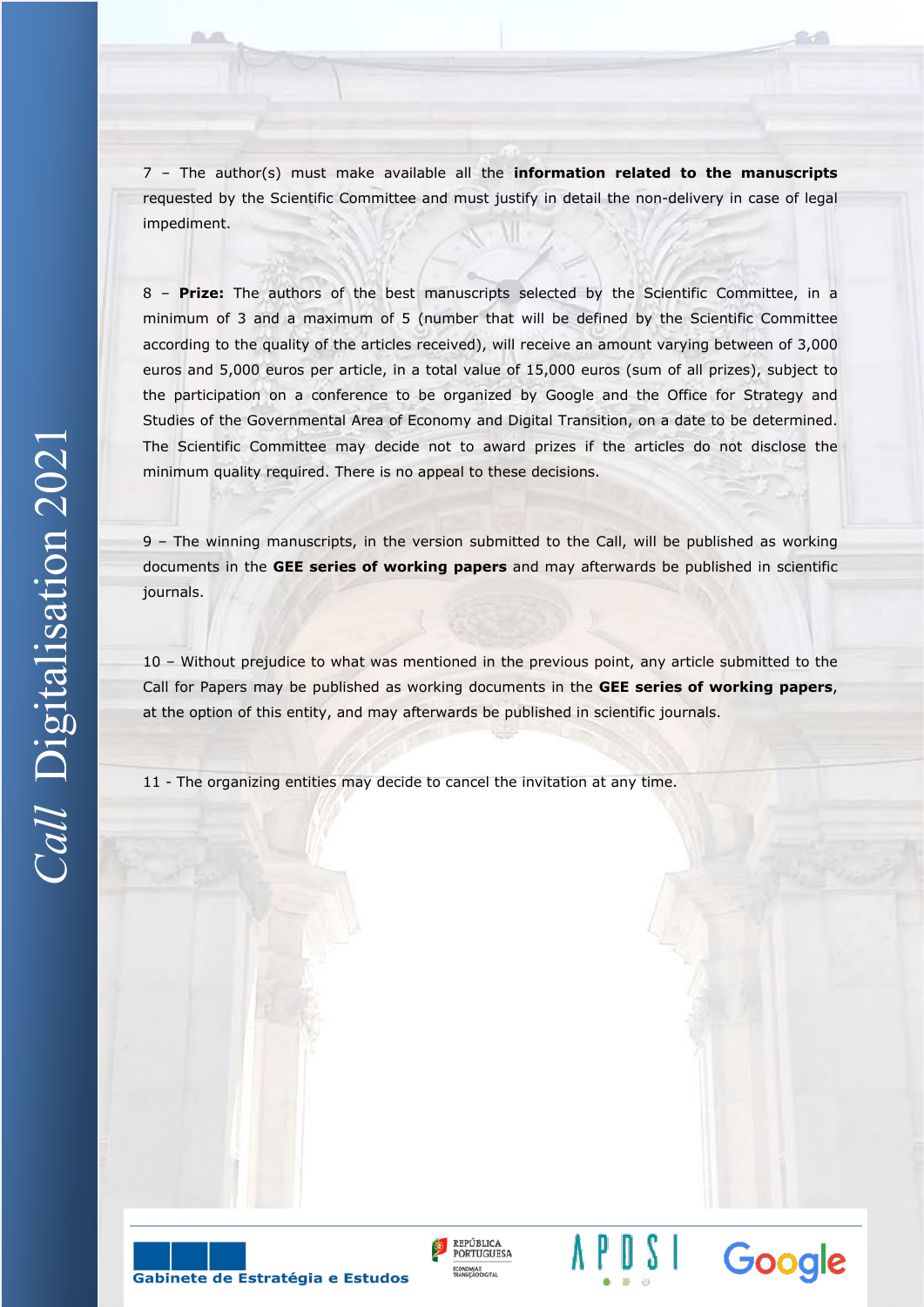# **Annex: editing specifications**

#### **1. Submission**

The contents of the papers shall be of the sole responsibility of the authors and their publication shall not imply the agreement with its content by the organizing entities of this call. All submissions must be sent in Word format (.doc or .docx) to the address mentioned in the regulation. Papers cannot exceed 40 pages in total (with cover, attachments, etc.).

#### **2. The manuscript**

Manuscripts must be typed in Verdana 9 pt with a one and a half spacing throughout, with a 3 cm left-hand margin. The text and references should be checked thoroughly for errors before submission. Papers should normally be divided into headed sections.

### **3. Title page**

The first page of the manuscripts must contain: a full title of no more than 75 letters and spaces; an abstract of no more than 300 words; JEL codes and Keywords.

#### **4. Abbreviations**

Any word or words to be abbreviated should be written in full when first mentioned followed by the abbreviation in parenthesis.

#### **5. Tables and illustrations**

Tables (and illustrations of any kind) should be numbered sequentially and headed with short titles.

REPÚBLICA

**PORTUGUESA** 

Google

#### **6. Acknowledgements**

Acknowledgements should appear at the end of the text.

Gabinete de Estratégia e Estudos